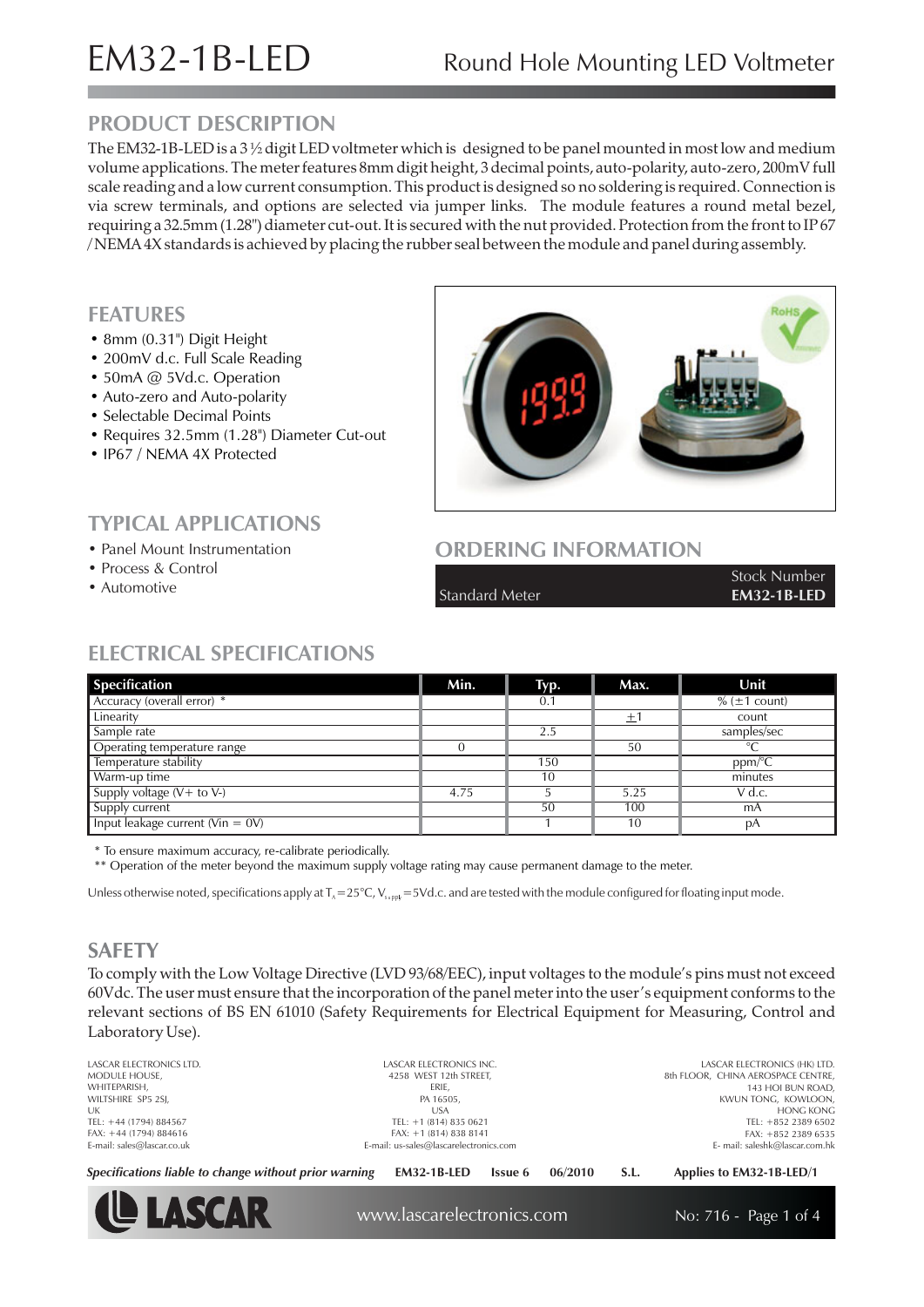

*Specifications liable to change without prior warning* **EM32-1B-LED Issue 6 06/2010 S.L. Applies to EM32-1B-LED/1**

**LE LASCAR** 

www.lascarelectronics.com No: 716 - Page 2 of 4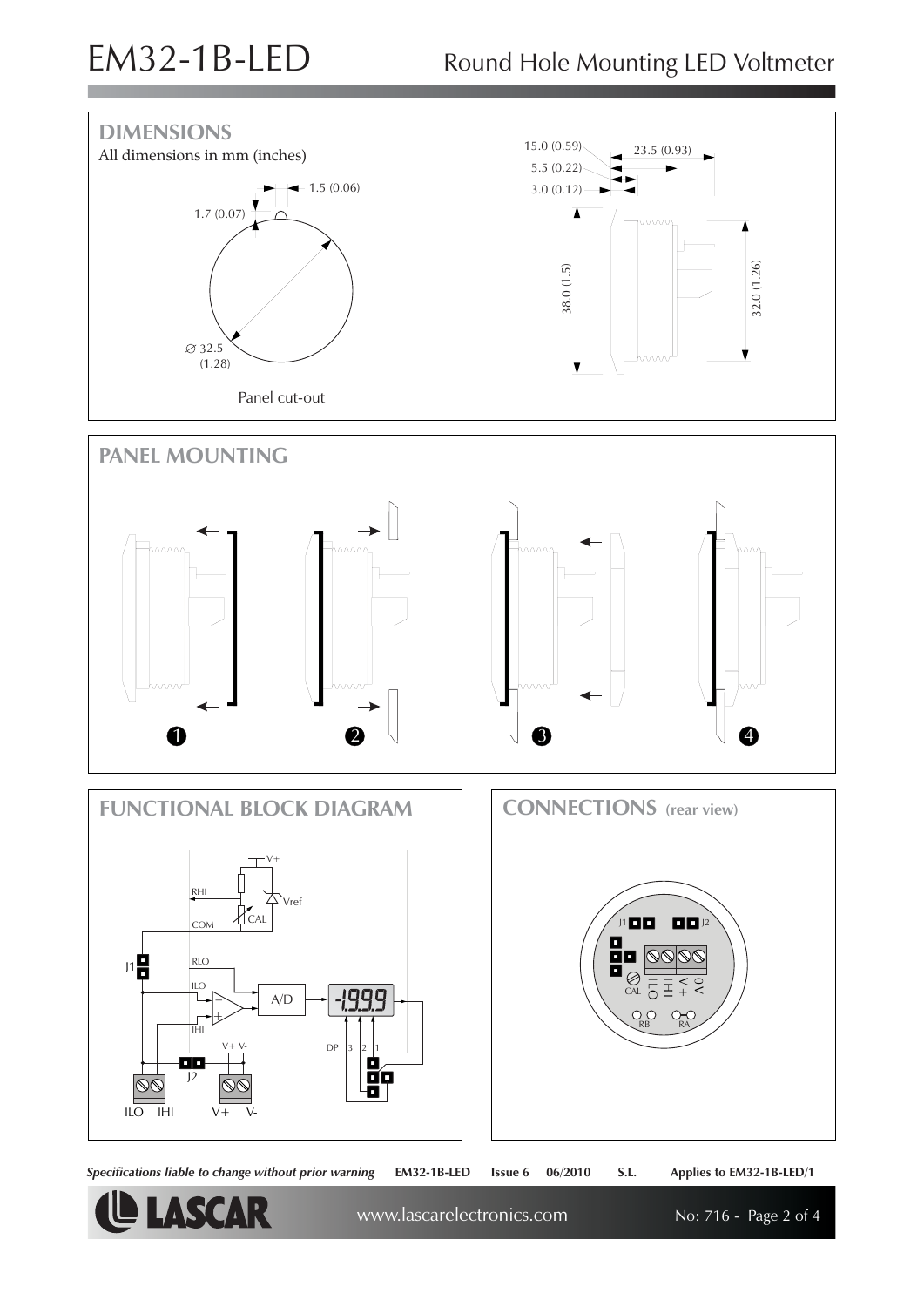# EM32-1B-LED Round Hole Mounting LED Voltmeter



### **SCREW TERMINAL FUNCTIONS**

0V Negative power supply to the meter.

- $V+$  Positive power supply to the meter  $(+5V)$  nom).<br>IHI Positive measuring input.
- Positive measuring input.

IHI must be no closer than 1.5V to either the positive or the internal negative supply. ILO Negative measuring input.

ILO must be no closer than 1.5V to either the positive or the internal negative supply.

#### Note:

Internal negative supply. This is generated from the supply voltage between V+ and 0V, and is negative with respect to 0V.

For example: if  $V + = +5V$  (with respect to 0V), then the allowable common mode input range is from  $(V + -1.5\dot{V})$  to  $(V - +1.5V)$  or from 3.5V to -3.5V with respect to the 0V power supply connection.

#### **JUMPER LINKS**

J1 Connects ILO to COM, when jumper link is fitted.

J2 Connects ILO to 0V, when jumper link is fitted.

*Specifications liable to change without prior warning* **EM32-1B-LED Issue 6 06/2010 S.L. Applies to EM32-1B-LED/1**



www.lascarelectronics.com No: 716 - Page 3 of 4